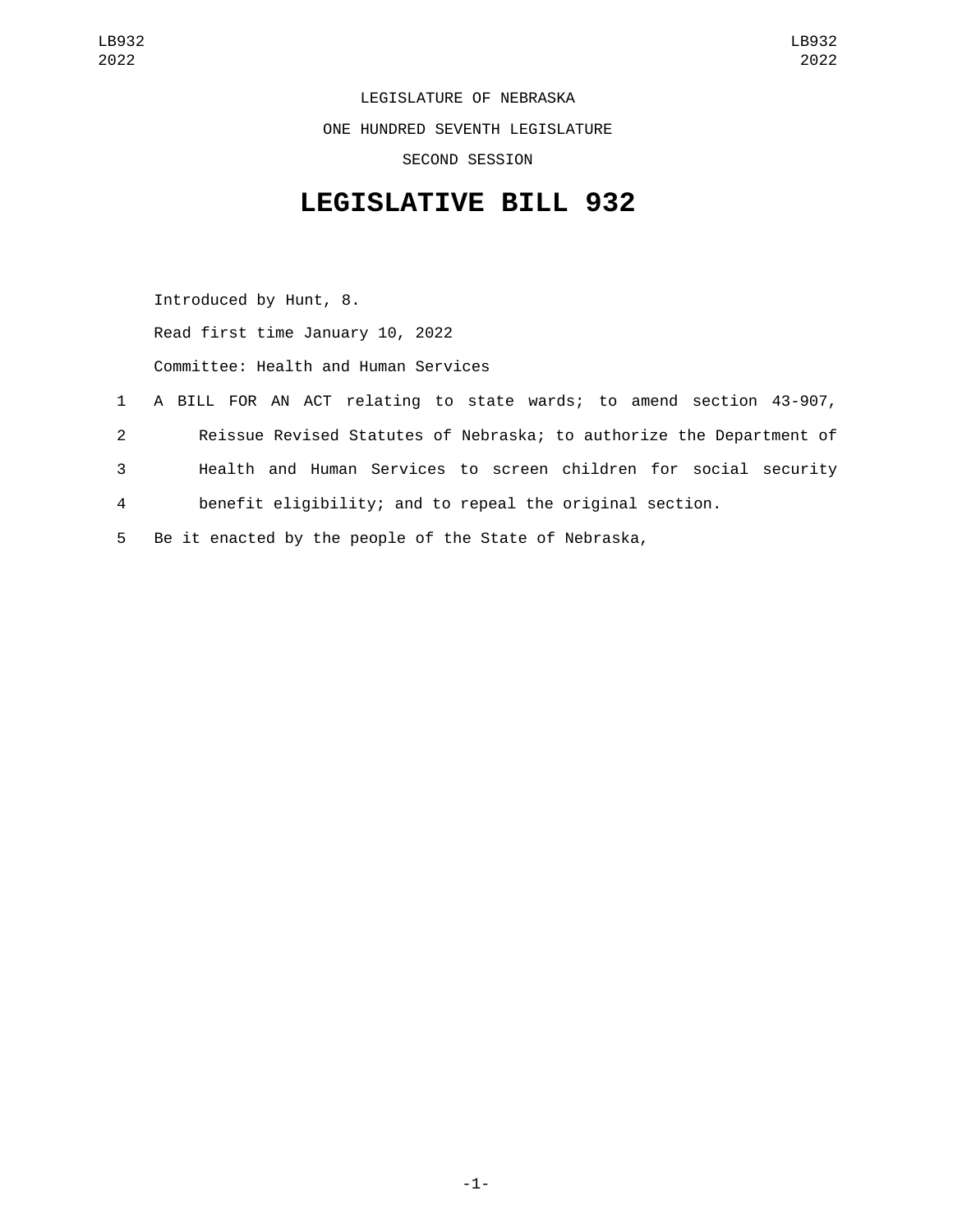Section 1. Section 43-907, Reissue Revised Statutes of Nebraska, is 2 amended to read:

 43-907 (1) Unless a guardian shall have been appointed by a court of competent jurisdiction, the Department of Health and Human Services shall take custody of and exercise general control over assets owned by 6 children under the charge of the department.

 (2) Unless inconsistent with sections 2 to 7 of this act: (a) Children owning assets shall at all times pay for personal items; (b) 9 assets . Assets over and above a maximum of two one thousand dollars, including accrued interest, and current income shall be available for 11 reimbursement to the state for the cost of care; (c) assets . Assets may be deposited in a checking account, invested in United States bonds, or 13 deposited in a savings account insured by the United States Government; 14 (d) all  $-A\pm 1$  income received from the investment or deposit of assets shall be credited to the individual child whose assets were invested or 16 deposited; and (e) the - The department shall make and maintain detailed records showing all receipts, investments, and expenditures of assets owned by children under the charge of the department.

 Sec. 2. For purposes of sections 2 to 7 of this act, social security benefits means benefits from the Social Security Administration, including benefits available pursuant to Title II and Title XVI of the 22 Social Security Act.

 Sec. 3. (1)(a) The Department of Health and Human Services shall screen all children under its charge for eligibility of receipt of social 25 security benefits within sixty days after the child enters the department's custody. If the department determines the child is likely eligible for receipt of one or more types of social security benefits, it shall complete and submit an application for such benefits on behalf of 29 the child and maintain and respond to correspondence regarding the application and eligibility determinations with the Social Security 31 Administration in a timely manner.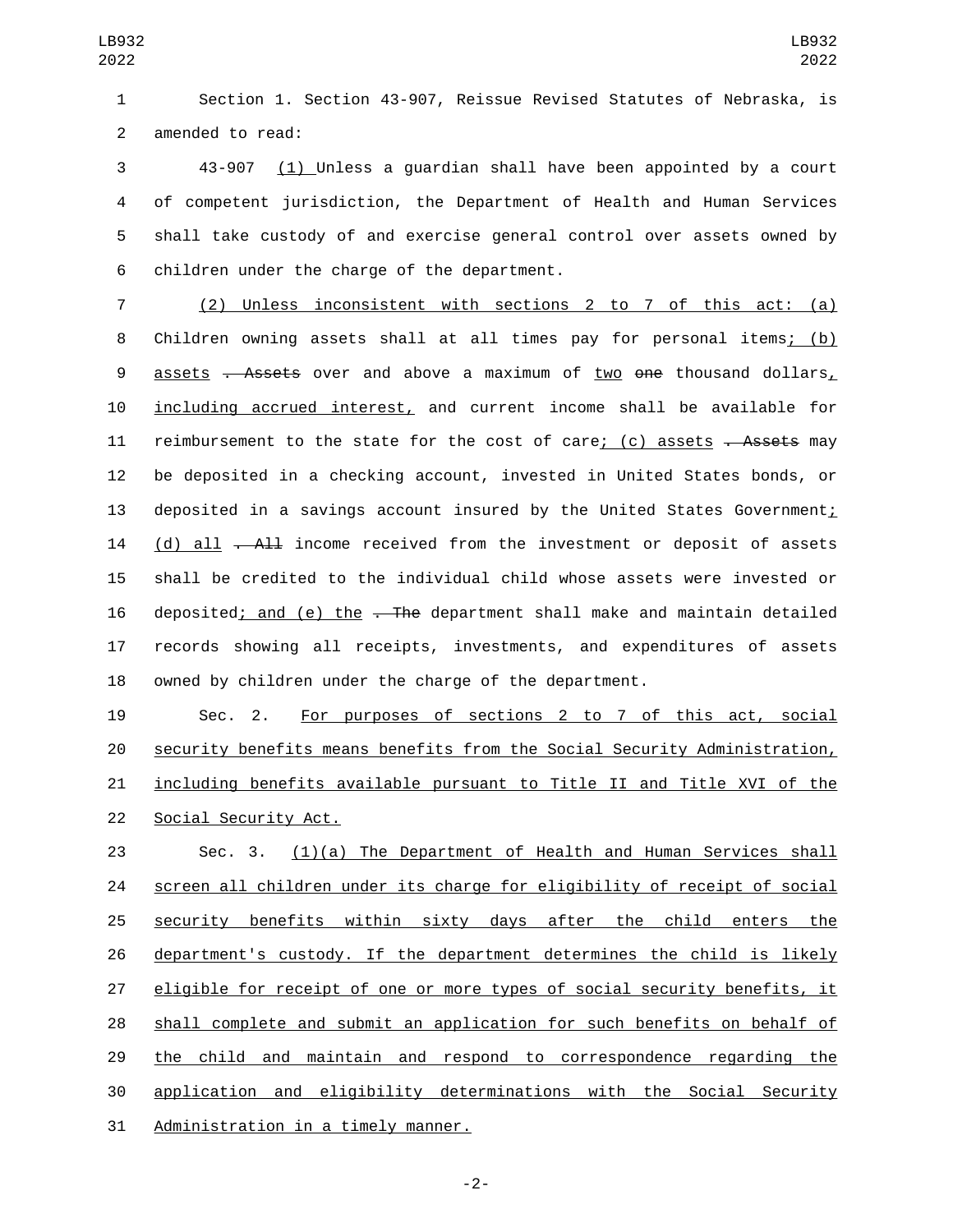| 1              | (b) If, in response to such application, a child is deemed                |
|----------------|---------------------------------------------------------------------------|
| $\overline{c}$ | ineligible to receive benefits from the Social Security Administration,   |
| 3              | the department shall participate in the appeal process on behalf of the   |
| 4              | child and if necessary, resubmit an application for benefits on behalf of |
| 5              | the child upon belief that the reason for the child's ineligibility no    |
| 6              | longer exists.                                                            |
| 7              | (c) If the department determines a child is unlikely to be eligible       |
| 8              | for receipt of one or more types of social security benefits as a result  |
| 9              | of its screening process, but subsequently has reason to believe the      |
| 10             | reason for ineligibility no longer exists, the department shall complete  |
| 11             | and submit an application for such benefits on behalf of the child in a   |
| 12             | timely manner.                                                            |
| 13             | (2) Prior to reviewing a child's medical records for purposes of          |
| 14             | determining eligibility for social security benefits, the department      |
| 15             | shall receive written and informed consent from, or on behalf of, the     |
| 16             | child in the following manner:                                            |
| 17             | (a) For children under fourteen years of age, written consent from        |
| 18             | the child's guardian ad litem; and                                        |
| 19             | (b) For children fourteen years of age and older, written consent         |
| 20             | from the child signed in the presence of the child's guardian ad litem or |
| 21             | the child's guardian ad litem.                                            |
| 22             | (3) The department may apply to be, and accept appointment as, a          |
| 23             | representative payee for a child beneficiary of social security benefits  |
| 24             | under its charge. Consistent with federal law, when the department serves |
| 25             | as the representative payee or in any other fiduciary capacity for such   |
| 26             | child, the department shall:                                              |
| 27             | (a) Use or conserve the social security benefits for the use and          |
| 28             | benefit of the child in the child's best interest. This includes using    |
| 29             | the social security benefits for the child's needs or for services when   |
| 30             | funding is not otherwise available for the department and conserving the  |
| 31             | social security benefits for the child's reasonably foreseeable future    |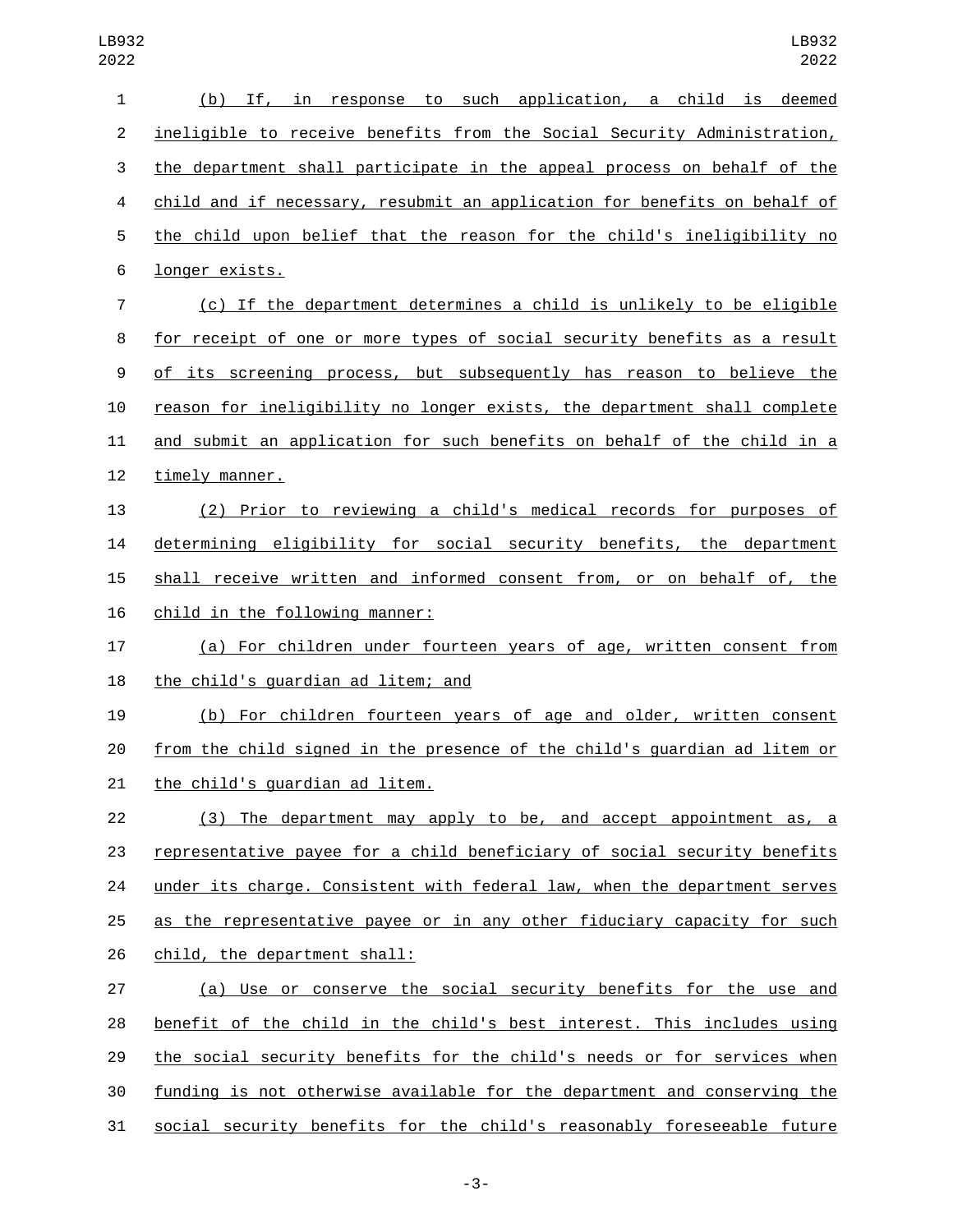1 needs; (b) Hold any social security benefits received on behalf of the child separate and apart from the department's funds and in the following manner:4 (i) Establish and maintain an interest-bearing trust account on behalf of each child beneficiary, holding such social security benefits or resources below or not subject to, any federal asset or resource 8 limits; and (ii) For all social security benefits or resources received and maintained above any federal asset or resource limits, including those conserved in accordance with subsection (3)(d) of this section, exercise

 discretion in accordance with this section and federal law to use and conserve the funds in the child's best interest and in a manner that avoids violating such asset or resource limits, including using the funds for the child's needs or for services when funding is not otherwise available for the department or conserving funds within accounts and programs not subject to such federal asset or resource limits on behalf of the child in accordance with federal law. Such accounts and programs include, but are not limited to: (A) Plans for achieving self-support; (B) achieving a better life experience accounts under sections 77-1401 to 77-1409; (C) individual development accounts; (D) special needs trusts; and (E) dedicated accounts for social security back payments;

 (c) Appropriately monitor and maintain all accounts and programs 24 holding any social security benefits in a way that avoids violating any federal asset or resource limits so as to maintain the child's 26 eligibility to receive social security benefits;

 (d) Conserve a minimum percentage of social security benefits for each child beneficiary fourteen years of age and older that are not to be used to reimburse the state for the cost of care as follows:

 (i) Beginning at fourteen years of age to fifteen years of age, at 31 least forty percent;

-4-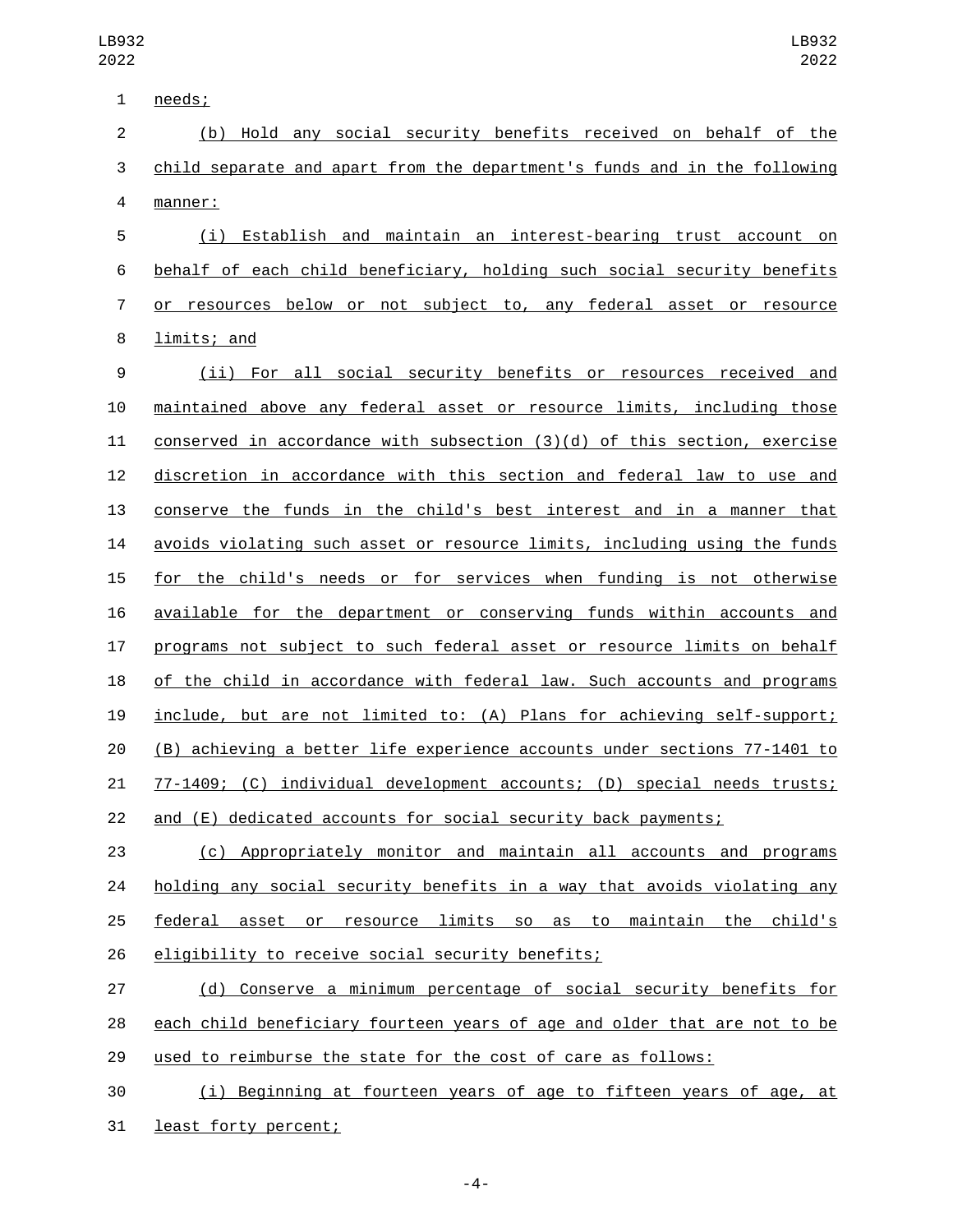(e) Maintain an itemized and current account record for each child beneficiary and account for the receipt, use, and conservation of such social security benefits on the child's behalf.7

 Sec. 4. (1) A child beneficiary and any other party to the child's juvenile court case shall have the right to request access to funds kept in the child's interest-bearing trust account, described in section 3 of this act, for the child beneficiary's personal use while under the charge of the Department of Health and Human Services. The department shall grant such requests if the use would be in the child's best interest. If funds from the child's interest-bearing trust account are spent in this manner, the account shall be reimbursed up to the federal asset or resource limits with subsequently received social security benefits and such reimbursed benefits shall not be available to reimburse the 18 department or state for the cost of care.

 (2) If the department denies a request from a child beneficiary or any other party for access to such funds for the child beneficiary's personal use, the requestor may appeal the denial. The appeal shall be in accordance with the provisions of the Administrative Procedure Act.

 Sec. 5. The Department of Health and Human Services shall immediately notify a child under its charge, in a developmentally appropriate manner, and such child's guardian ad litem, of:

 (1) The initiation of a screening process to determine the child's likelihood of eligibility for social security benefits and the results of 28 such screening;

 (2) Any application for social security benefits submitted on behalf 30 of the child;

(3) Any decisions or communications from the Social Security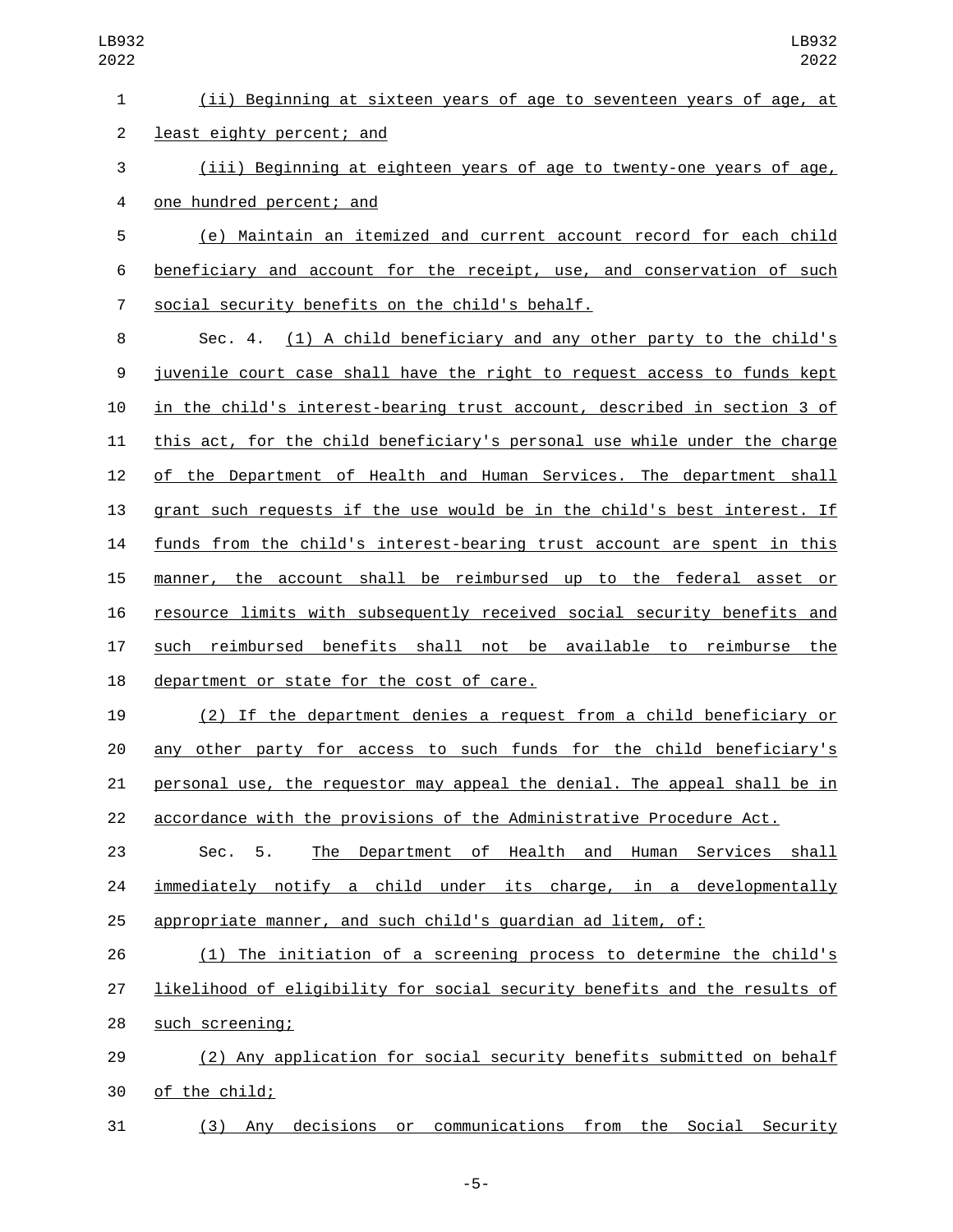| $\mathbf{1}$   | Administration regarding such application for social security benefits on |
|----------------|---------------------------------------------------------------------------|
| $\overline{2}$ | behalf of the child;                                                      |
| 3              | (4) Any appeal or other action requested by the department regarding      |
| 4              | an application for social security benefits on behalf of the child;       |
| 5              | (5) Any application by the department to become the child's               |
| 6              | representative payee for the purposes of receipt of social security       |
| 7              | benefits; and                                                             |
| 8              | (6) The appointment of the department as the child's representative       |
| 9              | payee for the purposes of receipt of social security benefits and of the  |
| 10             | child's right to appeal such appointment to the Social Security           |
| 11             | Administration.                                                           |
| 12             | Sec. 6. When the Department of Health and Human Services serves as        |
| 13             | representative payee or in any fiduciary capacity for a child beneficiary |
| 14             | of social security benefits, the department shall provide:                |
| 15             | (1) Immediate notice to the child beneficiary, in a developmentally       |
| 16             | appropriate manner, and the child's guardian ad litem, of (a) the         |
| 17             | department's receipt of the child's first payment of social security      |
| 18             | benefits, including the amount received, (b) where the payment was        |
| 19             | deposited, and (c) of the child's right and the right of any other party  |
| 20             | to the child's juvenile court case to request access to such social       |
| 21             | security benefits for the child's personal use in accordance with section |
| 22             | 4 of this act;                                                            |
| 23             | (2) Notice and accounting to the juvenile court at every review           |
| 24             | hearing regarding the department's receipt, use, and conservation of the  |
| 25             | child's social security benefits in accordance with this section          |
| 26             | including:                                                                |
| 27             | (a) The dates and amounts of social security benefits received on         |
| 28             | behalf of the child since any prior notification;                         |
| 29             | (b) An accounting of the child's assets and resources relating to         |
| 30             | the receipt of social security benefits, including all earnings, assets,  |
| 31             | and other resources, programs, or accounts maintained on behalf of the    |